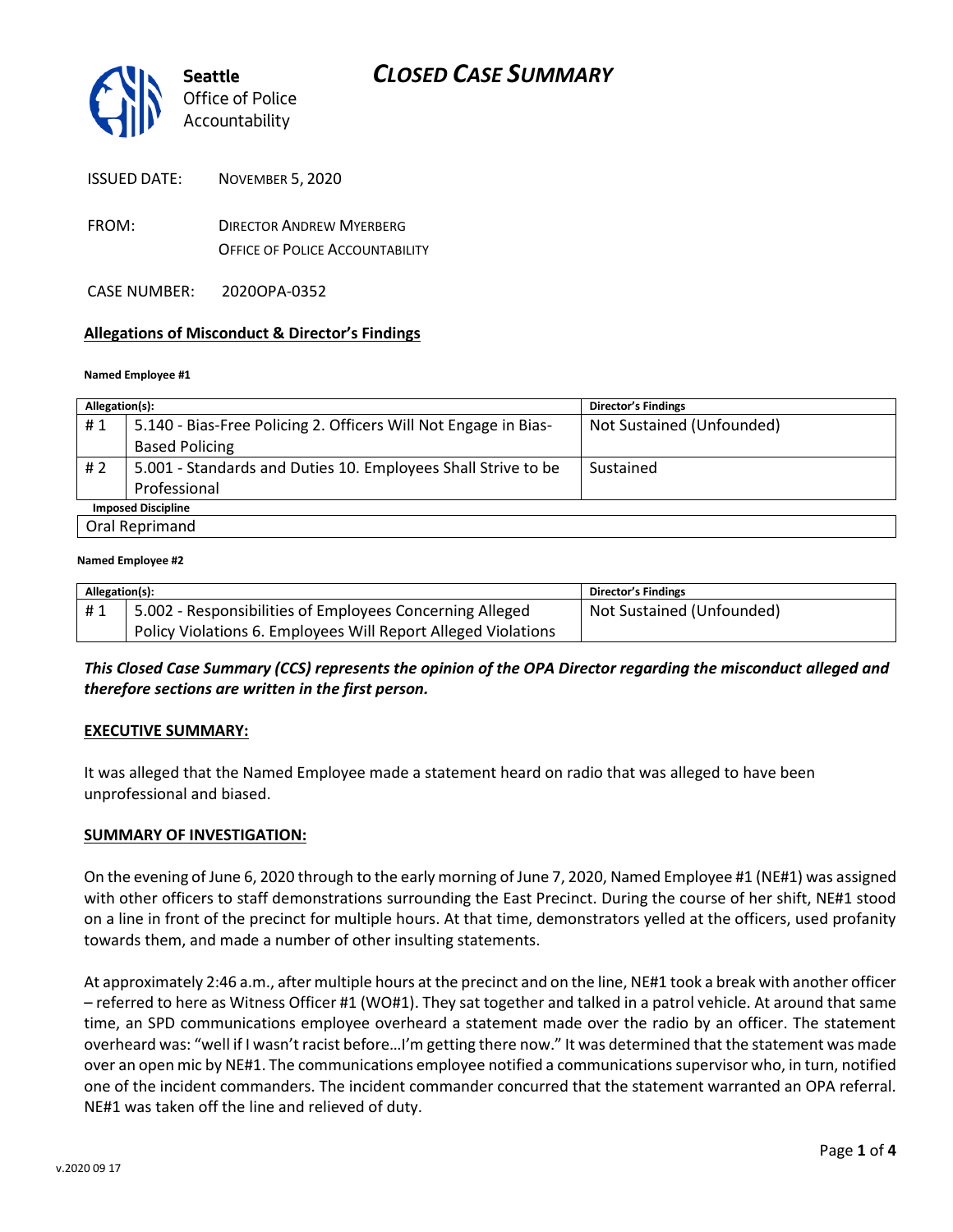**Seattle** *Office of Police Accountability*

# *CLOSED CASE SUMMARY*

OPA CASE NUMBER: 2020OPA-0352

As part of its investigation into this matter, OPA confirmed with the communications section that NE#1 was correctly identified as the officer who made the statement. OPA further interviewed WO#1 and NE#1.

WO#1 recalled working next to NE#1 on the line. WO#1 said that there were thousands of demonstrators facing them. WO#1 said that it was terrible and that officers were "on the line, holding the line, and just getting yelled at." He indicated that demonstrators were saying "horrible" things to him, NE#1, and other officers. WO#1, who is Hispanic, described what he experienced as follows:

> They would pick on whoever, like a female or a black officer, or me, um, just being brown and being on the line, I guess I was on the wrong side I don't know, yeah, they would call us pigs, racist, Nazis, different terrible words.

As a former Marine, he was able to tune out what was being said; however, he saw that other officers, including NE#1, were significantly more affected. He noted that this was occurring every night and that, in addition to the insults, the officers were having objects thrown at them by demonstrators. He said that this was the context when he and NE#1 took their break.

While in the patrol vehicle together, he and NE#1 were joking with each other to de-stress when she made the statement. They then realized that her mic had been open. WO#1 recalled that NE#1 immediately understood that she had made a mistake and that what she said was unprofessional. He recalled that, soon thereafter, she was taken off of the line and was sent home.

WO#1 told OPA that NE#1 was joking when she made the statement. He denied that she was racist and said that he had known her since the academy and had never heard her expressing bias or acting in any way that suggested racist tendencies on her part. He felt that her statement was a result of the pressure and frustration she experienced by being on the line and getting repeatedly yelled at. WO#1 confirmed that the statement was unprofessional.

NE#1 similarly described the experience of being on the line at the East Precinct. She said that, at that time, she had worked six days in a row, each day being on duty for 12 to 13 hours, if not longer. She stated that all of the officers there were "miserable" and "tired." NE#1 told OPA that officers: "had been having bottles full of urine thrown at us, rocks, small explosive devices, stones, and having some pretty horrible stuff said to us." She recalled that, on the evening in question:

> [T]here were some comments made about us being Nazis and being the kind of people who would have held the door open -- would have just taken orders under the Nazis or by Hitler and who would have held the – you know, the door open at a concentration camp.

NE#1 said that, as a person of Jewish descent with relatives who had been murdered in concentration camps, she found this to be extremely insulting and upsetting.

She said that, shortly after experiencing this, she was sitting in a patrol vehicle with WO#1. She acknowledged making the statement in question and said that she did so jokingly and while she and WO#1 were de-stressing. NE#1 provided the following context surrounding the statement: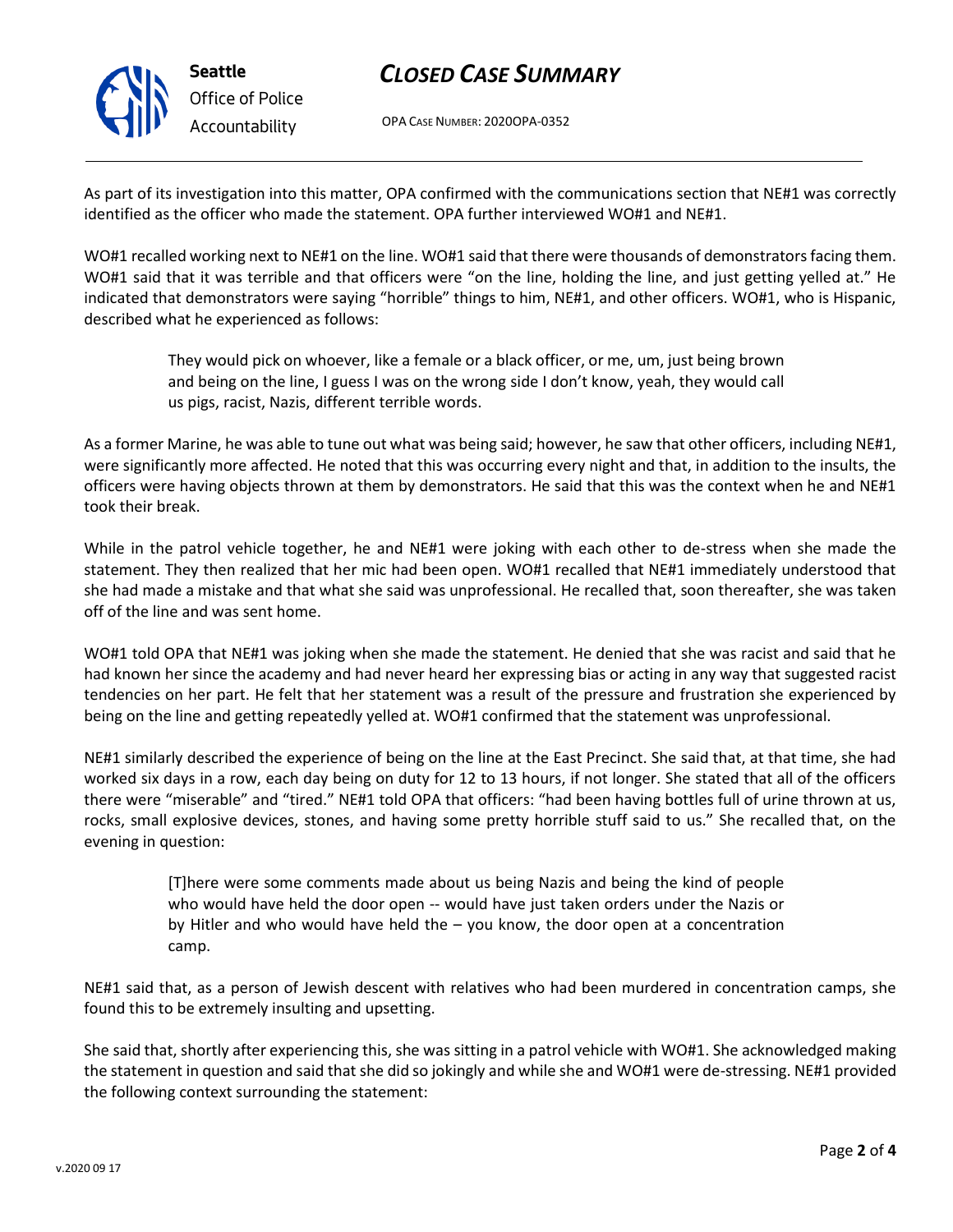# *CLOSED CASE SUMMARY*

OPA CASE NUMBER: 2020OPA-0352

I think the comment that I made, I made as a joke to a friend. We were stressed out. It was gallows humor. I do think the comment's objectionable. I – it was a human moment in which, you know, after having listened to a lot of people say a lot of horrible things and truly horrible things, people telling us to put our gun in our mouth and just shoot ourselves and no one would miss us, and our families were all ashamed of us, and then the Nazi stuff, which really -- none of this stuff really gets under my skin until they start saying stuff like that, just because it has such a personal connection for me.

## She continued by explaining:

**Seattle**

*Office of Police Accountability*

And so, I made a very dark joke that, you know, between me and my -- my friend…who is a, you know, Salvadoran brown man, right? It was a hundred percent irony, sarcasm. I knew that he understood that. Said it totally facetiously. I mean, that doesn't excuse it at all, but it is certainly not -- in the context of having people heard it, is not professional. It doesn't reflect, I think, the values that I hold as an officer. It certainly doesn't reflect the standards of the department. It could have caused a lot of embarrassment for the department had it not been over an encrypted channel.

NE#1 acknowledged that her statement was inappropriate and unprofessional in violation of Department policy. She denied, however, that it constituted biased policing on her part. Again, she said that it was a misplaced joke that she made to a friend. She noted that both her and WO#1 belonged to minority groups and that he understood that the statement was not meant to be racially pejorative in any way.

### **ANALYSIS AND CONCLUSIONS:**

# **Named Employee #1 - Allegation #1** *5.140 - Bias-Free Policing 2. Officers Will Not Engage in Bias-Based Policing*

SPD policy prohibits biased policing, which it defines as "the different treatment of any person by officers motivated by any characteristic of protected classes under state, federal, and local laws as well other discernible personal characteristics of an individual." (SPD Policy 5.140.) This includes different treatment based on the race of the subject. (*See id*.)

As discussed more fully below and as recognized by both NE#1 and WO#1, NE#1's statement was clearly unprofessional. However, with regard to bias, OPA finds NE#1's explanation convincing and does not believe that his allegation has been established.

In reaching this decision, the context of the statement is significant. At that time, NE#1 and WO#1 had stood through hours of verbal abuse, including allegations that both of them were racist, Nazis, and evil based solely on their employment. In a moment of decompression, NE#1, a Jewish woman, made a joke to her partner, a Hispanic man. WO#1 perceived her statement to be a joke. Indeed, it makes no sense that NE#1 would express her genuine racist beliefs while on duty to a law enforcement officer of color and someone who is her friend. OPA believes it to be much more likely that NE#1 made a regretful statement without thinking and without understanding its implications. While a bad decision, this does not constitute biased policing.